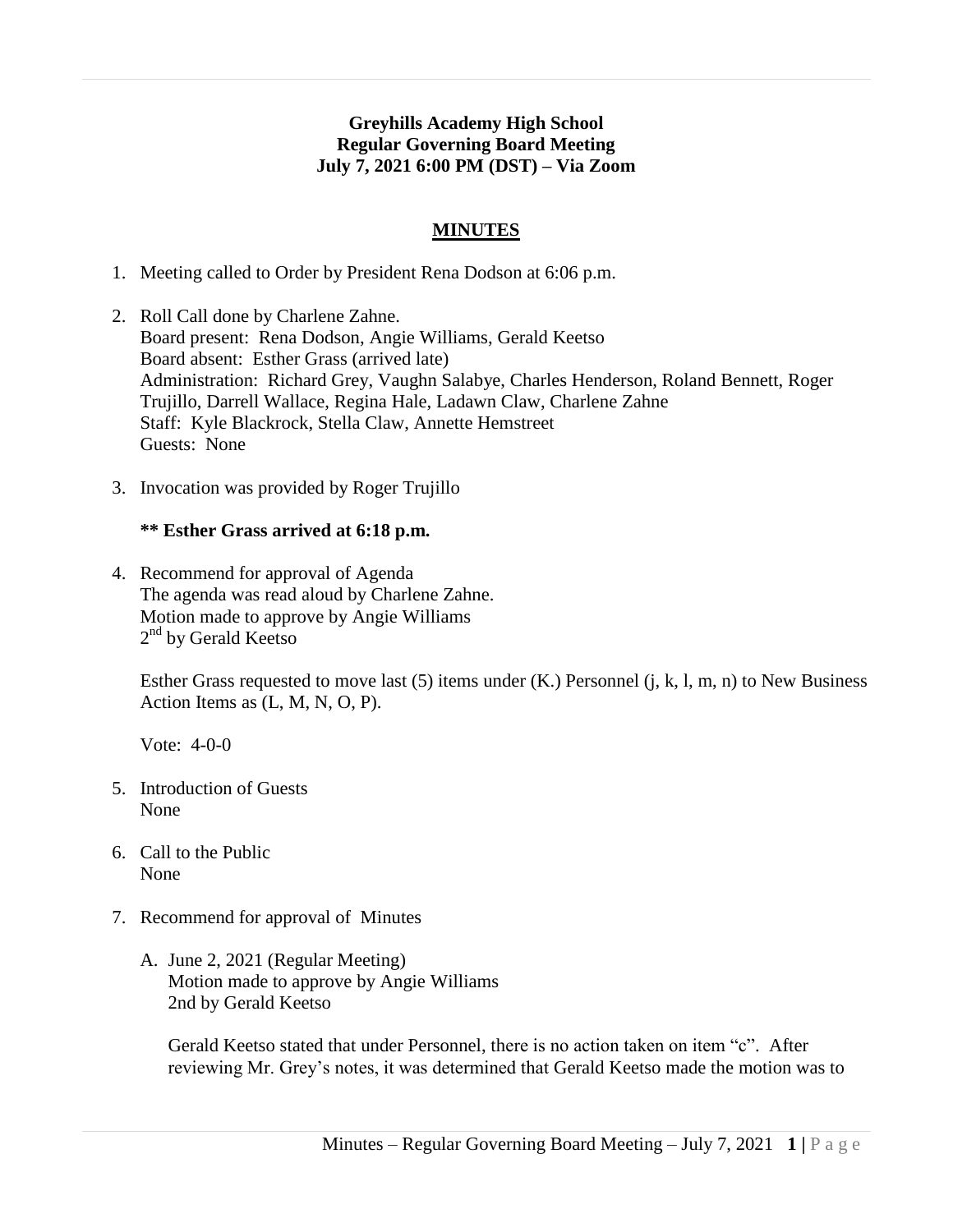combine and approve items a, b, c under Personnel. The minutes will be amended to reflect this.

Vote: 4-0-0

# 8. Reports

- A. Departments All reports were included in the Board Packet.
- B. CEO/Principal

Esther Grass requested a report from Mr. Henderson regarding Summer School 2021. Mr. Henderson made a report to the Board.

Motion made by Esther Grass to accept all reports. 2nd by Angie Williams Vote: 3-0-0 (Gerald Keetso was muted at this time and did not vote.)

- 9. New Business Action Items
	- A. Recommend for approval of Payroll Expenditures Ending June 2021 This report was made by Roland Bennett. Motion made by Gerald Keetso to combine and approve items (A, B, C, D) below. 2nd by Esther Grass Vote: 4-0-0
	- B. Recommend for approval of Accounts Payable Expenditures Ending June 2021 This report was made by Roland Bennett.
	- C. Recommend for approval of Financial Status Ending June 2021 This report was made by Roland Bennett.
	- D. Recommend for approval of 2021-22 Proposed Budget Summary This request was presented by Roland Bennett.
	- E. Recommend for approval to select *Pinnacle Therapy Solutions, LLC* to provide Greyhills Academy High School their services as specified in RFP#: **ESS 21-01 Speech and Language Pathologist** This request was made by Kyle Blackrock, Purchasing. Motion made by Gerald Keetso to combine and approve items (E, F, G, H, I, J) below. 2nd by Angie Williams Angie Williams recommended having Mr. Grey sign all the request letters to the Board for approval of these bids. Vote: 4-0-0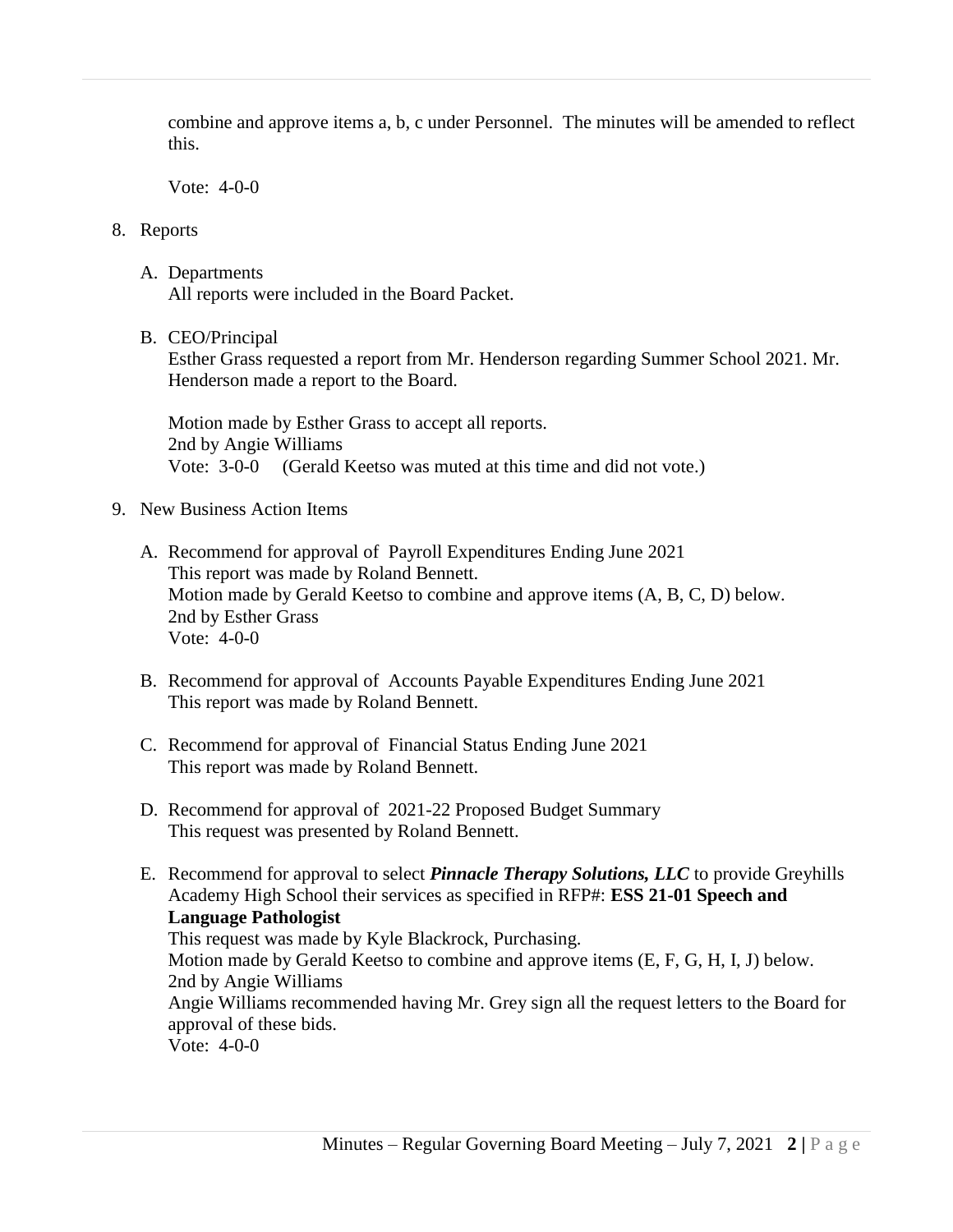F. Recommend for approval to select *Warrior Psychological Consulting, LLC* to provide Greyhills Academy High School their services as specified in RFP#: **ESS 21-02 School Psychologist**

This request was made by Kyle Blackrock, Purchasing.

G. Recommend for approval to select *Northland Rural Therapy Associates, LLC* to provide Greyhills Academy High School their services as specified in RFP#: **ESS 21-03 Physical Therapist**

This request was made by Kyle Blackrock, Purchasing.

H. Recommend for approval to select *Northland Rural Therapy, LLC* to provide Greyhills Academy High School their services as specified in RFP#: **ESS 21-04 Occupational Therapist** This request was made by Kyle Blackrock, Purchasing.

- I. Recommend for approval to select *Magnum, Wall, Stoops & Warden P.L.L.C.* to provide Legal Service specified in RFP#: **GAHS21-01 Legal Services for Year 3** This request was made by Kyle Blackrock, Purchasing.
- J. Recommend for approval to select *Nations Gas Technologies* to provide propane as specified in RFP **#**: **GAHSPRO 21-22 Propane Supply** This request was made by Kyle Blackrock, Purchasing.
- K. Personnel
	- a. Recommend for approval to hire Jeremy Yazzie, Sarah Hurley, and LeeAnn Dejolie as Residential Maintenance from July 8-30, 2021 This request was made by Roger Trujillo. Motion made to approve by Esther Grass. 2nd by Gerald Keetso Vote: 4-0-0

Motion made by Esther Grass to enter Executive Session at 7:09 p.m. 2nd by Angie Williams Vote: 4-0-0

Motion made by Gerald Keetso to exit Executive Session at 8:57 p.m. 2nd by Esther Grass Vote: 4-0-0

b. Recommend for approval to hire Boyd Tisi, Alton Begay, Teresa Crank, and Jaden Johnson as Building Maintenance from July 8-30, 2021 Motion made by Esther Grass to combine and approve items (b, c, d, e, f, g, h, i) below. 2nd by Gerald Keetso Vote: 4-0-0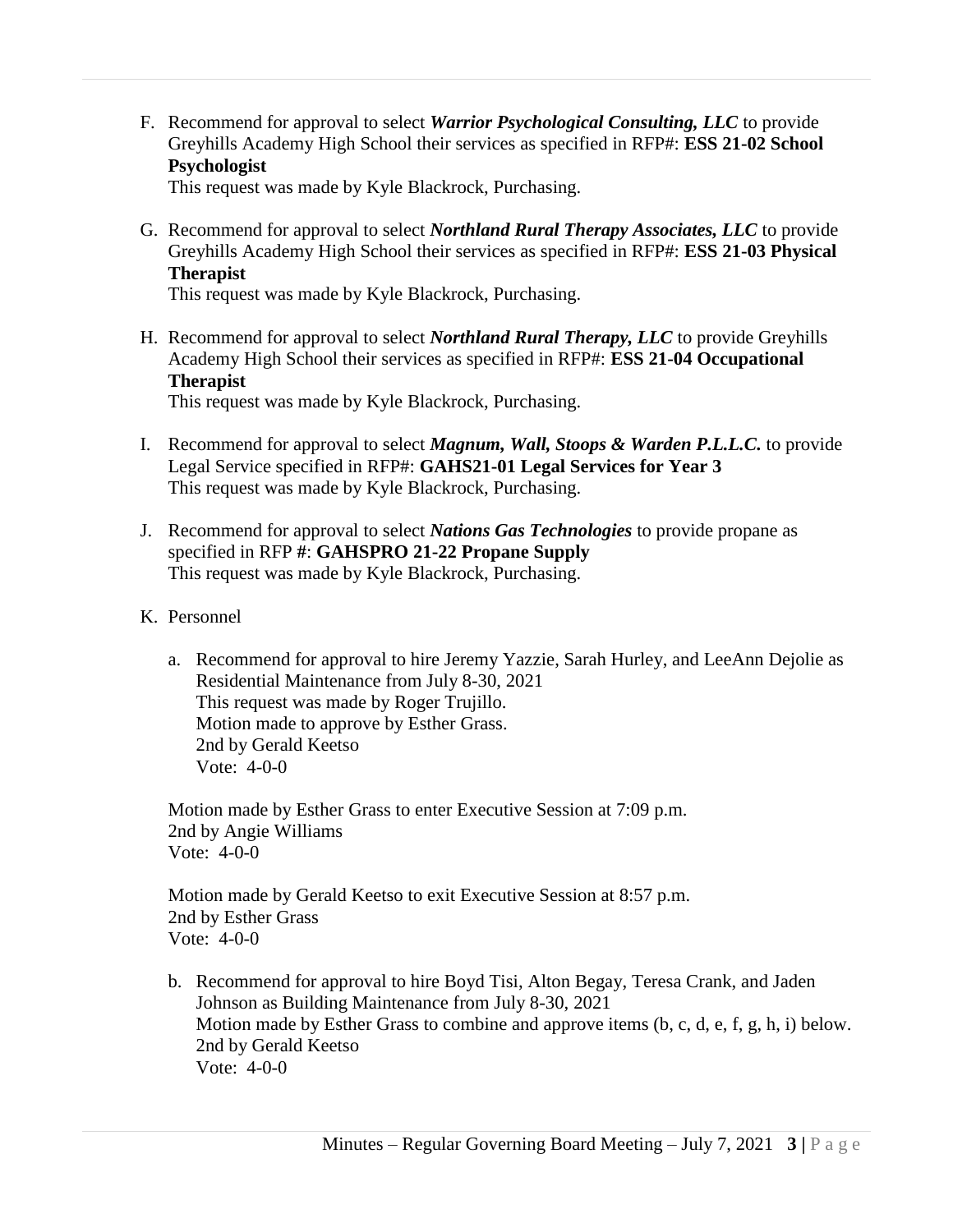- c. Recommend for approval to hire Beverly Tsingine and Geneva Begishie as Library Maintenance from July 8-30, 2021
- d. Recommend for approval to hire Eugenia Sloan (Counselor) and Odessa Reeves (Counselor) for Master Schedule/Pre-Registration preparation from July 26-30, 2021
- e. Recommend for approval to hire Barry Wimmer, Fonda Walters, Reny Mathew, Odessa Reeves and Rooney Black to work on Comprehensive Needs Assessment from July 12- 16, 2021
- f. Recommend for approval to hire Kyle Blackrock as Head Football Coach for SY 2021-22
- g. Recommend for approval to hire Annette Hemstreet as Head Cross Country Coach for SY 2021-22
- h. Recommend for approval to hire Tevin Tso as Head Chess Coach for SY 2021-22
- i. Recommend for approval to hire Richard Grey as Head Volleyball Coach for SY 2021-22
- L. Recommend for approval of a one-step salary increase for all eligible employees totaling an amount of \$116,393.07 for FY 21-22 Motion made by Esther Grass to defer to a Special Board Meeting. 2nd by Gerald Keetso Vote: 4-0-0
- M. Recommend for approval of  $1<sup>st</sup>$  reading of GAHS Personnel Policies and Procedures Section 2.22 General Background, Fingerprint Checks and Adjudication Motion made by Gerald Keetso to combine and approve items (M, N, O, P) below. 2nd by Esther Grass Vote: 4-0-0
- N. Recommend for approval of  $1<sup>st</sup>$  reading of GAHS Personnel Policies and Procedures Section 2.15 Recruitment
- O. Recommend for approval of 1<sup>st</sup> reading of Proposed GAHS Student Immunization Policy
- P. Recommend for approval of GAHS Staff COVID-19 Vaccination Draft Policy Richard Grey requested to strike this item.

Regina Hale shared an article in the Arizona Daily Sun on July 6, 2021 regarding the STEM program at Greyhills Academy High School. She encouraged the Board Members to read it.

10. Next Board Meeting: August 4, 2021 @ 6:00 PM (DST) Work Study Session – TBA Special Board Meeting - TBA